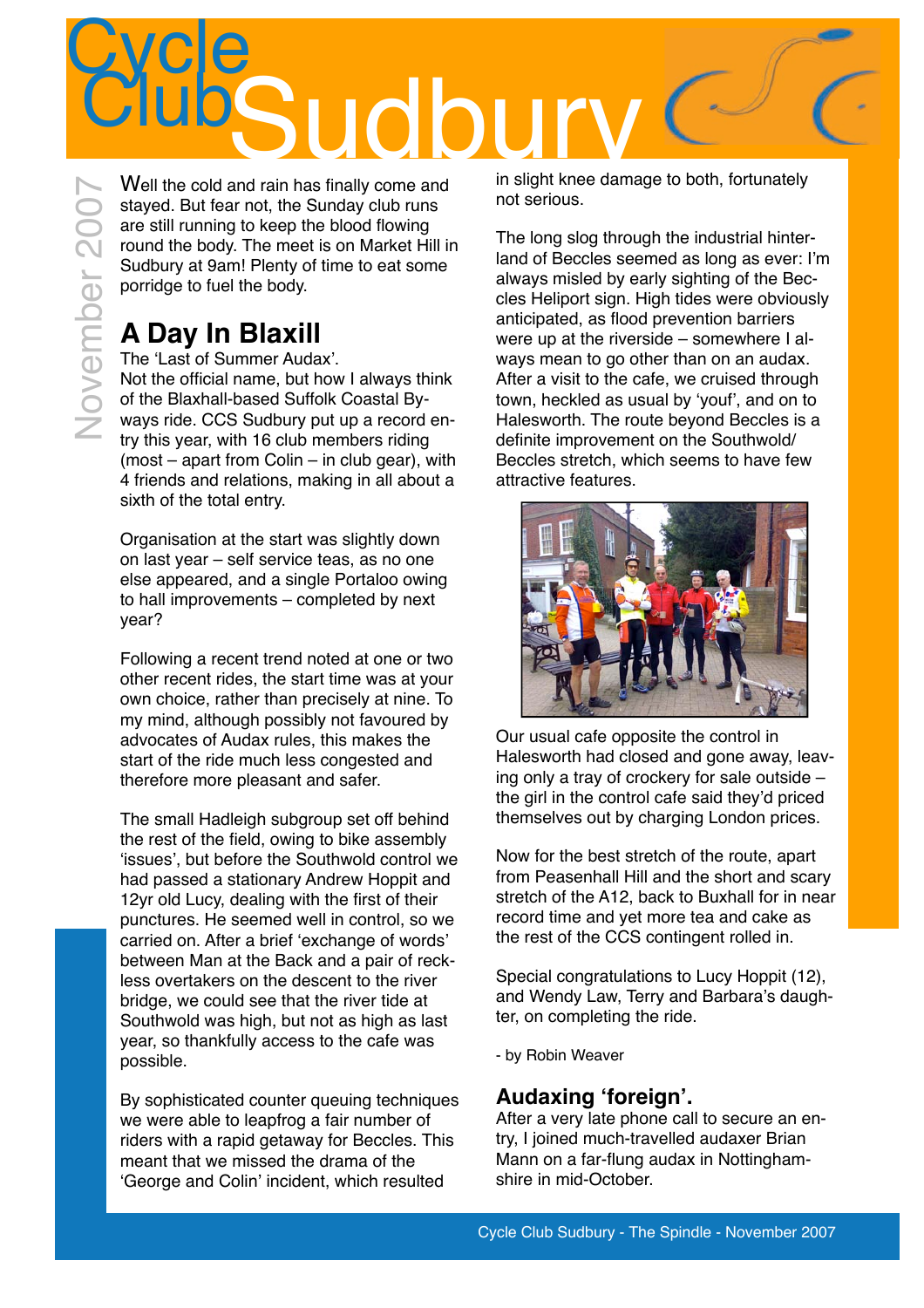# **Cycle** CLUBS UCDUM NATHER A ridiculously early start. we reached Fig. 2 by Robin Weaver

After a ridiculously early start, we reached Clowne, somewhere near Sheffield, for the ʻColours of Clumber' ride. This was ostensibly a 110k ride, but road changes lengthened it to 117k – I asked for my money back, but no joy.

The strong club culture meant that everyone seemed to know everyone else –a particularly strong Alfreton CTC provided a large number of riders.

The route lay east from Clowne, passing through a sunny, frosty, slightly misty Clumber Park – very photogenic, and very cold in the shade. The entire field missed the route shortly after the park, resulting in confusion at large roundabouts. This may have been because the route sheet was entirely devoid of distances; although this didn't help navigation, the constant expectation of the next junction made the distances fly by. We eventually regained the route, and carried on north-east towards the one and only cafe control near Gainsborough. The route had been undulating until the distant Lincolnshire flatlands came into view, with a great descent; we didn't quite make the county border. In fact, on checking the map later I was disappointed to find the ride didn't leave Nottinghamshire, although also starting very near the Derbyshire border. After the control Brian and I set off alone; up until then we'd been in company with riders from Cheshire and other far-flung regions (although some had toured Blaxhall/Snape/Orford not long before).

Several power stations later, on a zig-zag route towards the southwest, we repassed through Clumber Park. The early morning fishermen had gone, presumably to hospital with frostbite, to be replaced by many family cyclists and walkers.

Back at base, excellent refreshments (free, from a £3.50 entrance fee!) were provided. After chatting to some local riders, we set off for home.

Although a long trip, it was well worth it to ride somewhere completely different, in brilliant weather. Who knows where I might ride next year!

- by Robin Weaver

### **More Audaxing**

My Audax season came to an end at Stevenage's Emmitremmus 100km ride recently. It's always a popular event and over 300 other souls braved the weather forecast and turned up.

Along with Brian ʻAudax' Mann, we had Robin W, Dean X, Andrew and mini Hoppitt George and Alan R taking the chilly start. We naughtily forewent our allocated start time of 10.20 and hopped onto the back of the 10 o'clock starters to give ourselves a fighting chance at the first control/café. It worked, as there no queues or hold ups for food and drink.

With a strong wind at our backs, we reached the mid point seemingly moments after leaving the previous one. Alan had gone on ahead during this time, as he's young and fit! But he came a cropper on one of the many tight and gravely bends to view the tarmac from a different angle. This event has its fair share of hills and I kept to my premise by being the last one up them.

The return leg home was into driving rain and strong winds, although I didn't suffer as much as some, as I sat/sheltered at the back as usual. Brian joined us for the final run through to the outskirts of Stevenage (if this is a new town, I'd hate to think what an old town looks like!) and imparted a gem of information to us all, in that he'd counted 12 different groups of riders along the way mending p\*nctures. No, I don't think he gets out much either, other than on his bike!

-by Roger Rush

# **Something To Think About**

How many of you out there can honestly admit to being totally proficient in the black art of front and rear mech adjustment. I thought I was quite clued up until my year old bike started playing up. It wouldn't go up or down through the rear cogs without bang-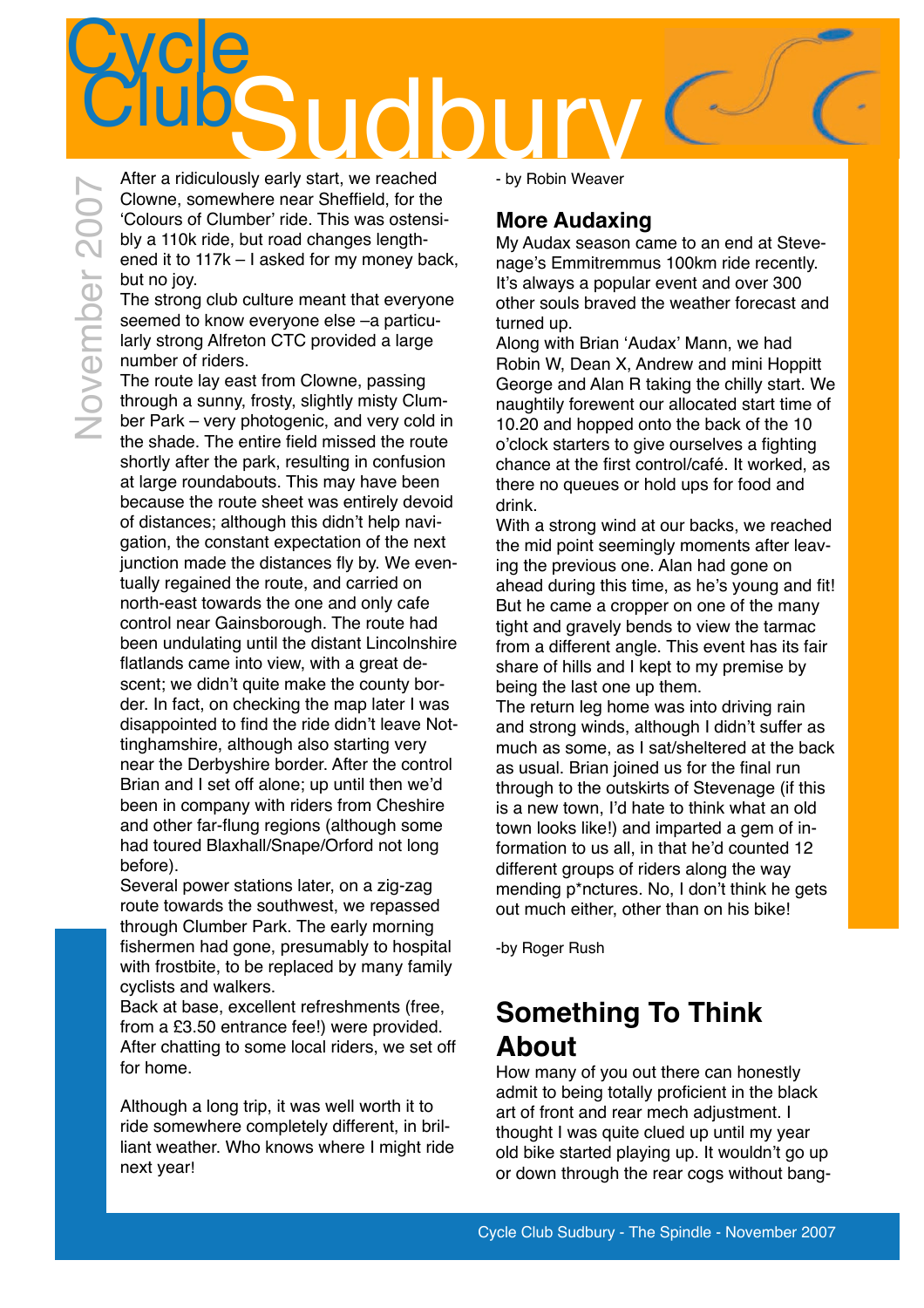# **Cycle** Clubs<br>
The clattering and complaining. The front

November 2007

ing, clattering and complaining. The front mech always rubbed when it shouldn't have. Many hours were spent in the garage fiddling, screwing, adjusting before I gave up and took it to the bike magician in Bildeston. 15 minutes later, he had waved his wand (spanner?) over it and it was cured and ready for the open roads. Days later, it went back to its old habits and defied all of my attempts to right it. Two further trips back to the magicians den seemingly cured it, but once out of sight of someone who knows what he's doing, back come the gremlins. So in the end, I set it up to make the least noise and each change up or down, had to be coaxed in place. It was the work of the Shimano devil child. (Yeah, I know, switch to Campag) It was like riding round with automatic gears. They would slot in when they wanted to, not so great if you're honking up a hill at the time. Then the devil machine played its final trick on me and promptly produced a crack along one of the tube welds. Oh fekkin joy! It's soon to be dispatched to the big bike shed in the sky, while I contemplate its replacement.

I'm convinced/hoping all the gear gremlins will depart with it.

With Christmas and the winter soon upon us, (sorry) it's a good time for getting and reading a good ʻbikey' book. Some of the better ones out there at the moment are - Blazing Saddles by Matt Rendell (no relation to Ruth fortunately) Its subtitle is ʻThe Cruel and Unusual History of the Tour de France' which gives you a clue as to its contents. It is a highly readable account of all the ʻTours' years but in a format where you can just dip in out of it, without getting bogged down with long drawn out details. Another in a similar vein is the updated History of the Tour de France by Geoffrey Wheatcroft, which goes into a bit more detail but is still an entertaining read. Finally, anyone who hasn't yet read Graeme Obree's book, should do. It's so good, they should make a film of it. Ohh, they did, didn't they and it's out on DVD in November (and for which I've already sent Santa a note.)

I spotted a nice little pic of Thursday night regulars, Julie and Kenny Baker in a recent copy Cycling Weekly.

They were on their solo bikes and it was taken during a T.T. Kenny was in the front of course. Mac now reckons he's famous now by association, as he's Julies dad.

I understand there just a few tickets left for the clubs' trip to next years Cycling World Championships at Manchester Velodrome at the end of March. If you're interested, (how could you not be?) speak to any committee member for more details.

### **Results A Night In The Forest**

Three club members recently took part in the intriguingly named Dusk til Dawn Race promoted by Thetford MTB Racing. A total of 844 riders took part around a 12-mile course within Thetford Forest and our boys were all slotted into 3 different teams from LifeCycle UK.

Master bike magician Rob Morse's 4-man team completed 12 laps to come home in 17th place (out of 52 teams). Magicians apprentice, Matt Shotbolt's 3-man team managed 11 laps to come home in 15th position (out of 40 teams) and in the same category, Matt Gant's 3-man team completed 12 laps to sneak in one place ahead in 14th. Biking through the forest all through the night on MTB's sounds like a lot of hardworking fun and a need to eat a lot of carrots beforehand, to supplement the array of front lights needed.

Perhaps the club could enter a 2, 3 or 4 man team for next years event (as long as it doesn't include me).

I can already think of some likely rider candidates from the club.

For more details, see their website below………

[http://www.thetfordmtbracing.com/d2dracere](http://www.thetfordmtbracing.com/d2draceresults.html%23teammale4) [sults.html#teammale4](http://www.thetfordmtbracing.com/d2draceresults.html%23teammale4)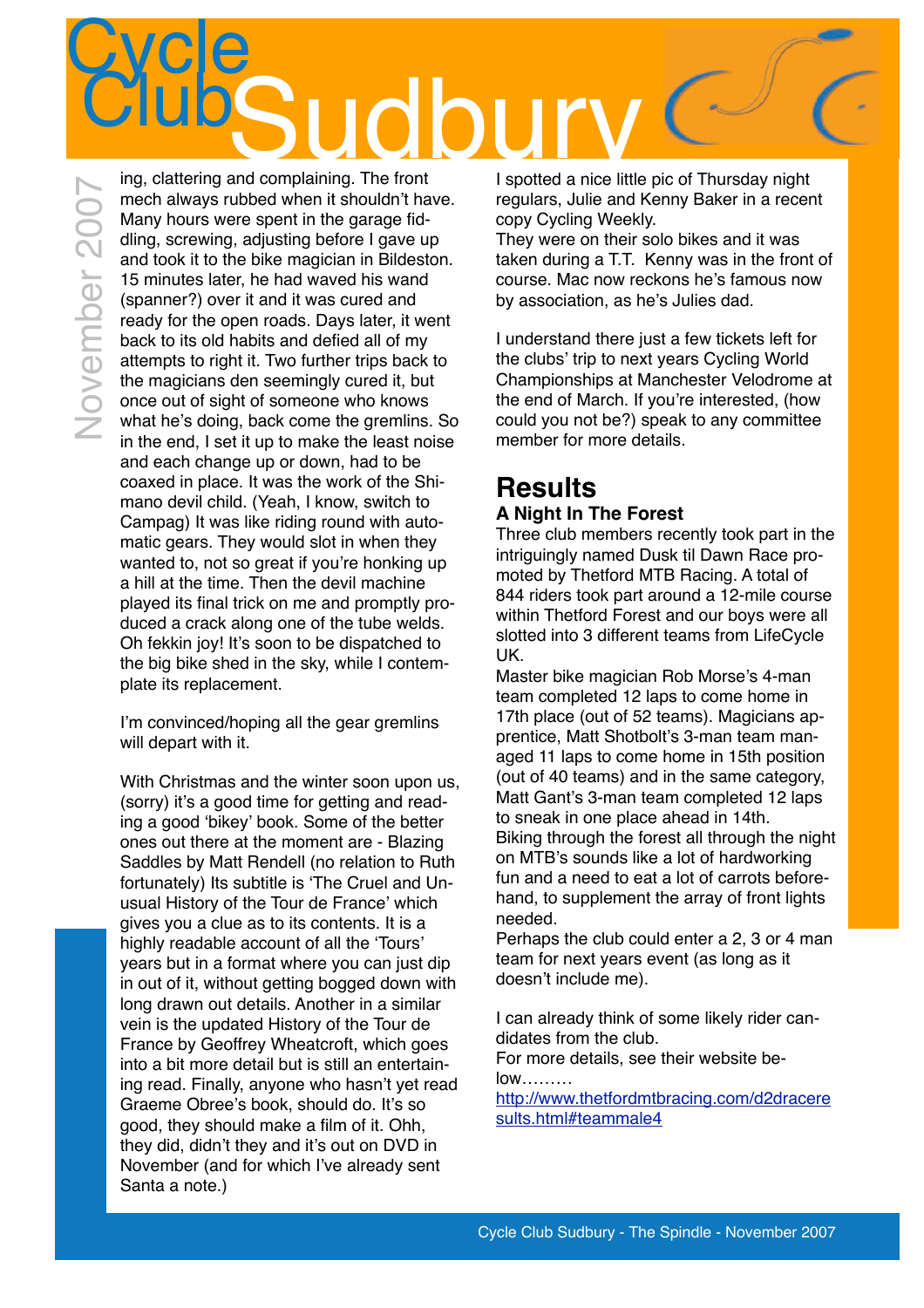# **Cycle** Club<sub>Sudd</sub>bury ClubSuddare ClubSuddare ClubSuddare ClubSuddare ClubSuddare ClubSuddare ClubSuddare ClubSuddare ClubSuddare ClubSuddare ClubSuddare ClubSuddare ClubSuddare ClubSuddare ClubSuddare ClubSuddare ClubSuddare Clu

#### **Norwich A.B.C. Open 25 mile Time Trial at Bungay – 7th Oct 2007**

Club member James Rush entered his first open 25-mile T.T. away from home. His previous open 25's have all been the in the end of season club 25's which, sadly are no more. His goal was to go under the 'golden hour' for the first time and the conditions were more than favorable, with sunny skies and little wind. The out and back (twice) B25/ 24C course from Bungay proved tougher than it appeared and he returned a time of 1hr 0mins 25secs, just failing to beat his target. Local Stowmarket CC rider and Thursday evening visitor, Lee Bark, had the misfortune to puncture just after the first turn and reckoned he was on for one of his best times of the year, averaging 30mph before his mishap. The event winner was Sam Barker, (winner of our club 25 Open T.T. last year) in a time of 53mins 59secs.

#### **C.C. Sudbury - Semer Open Hill Climb – 4th November 2007**

Our recent open hill climb at Semer, was held in almost perfect conditions, with Geoff reporting 26 entries which was 4 up from last years event. What always surprises me, are the number of supporters it attracts, especially around the finish line, which adds to the marvellous atmosphere the event always provides.

C.C.S. provided 7 entrants which was also an improvement over last years paltry entry of just 2.

James Ward from Cambridge CC had won the previous 2 events and his time of 47.9secs proved to be the fastest of the day to scoop a hat-trick of wins. He was followed home by Daniel Zagni and Phil Hetzel, both from Ipswich B.C., 3secs down on the winner. Quickest C.C.S. rider up the hill was a close fought battle between James Rush and Peter Fradley, with James just shading it with a 55.1 sec compared to Peters' 57.4sec ride. Rob Davies followed with a 1min02.2sec, Rob Sidgwick with a 1min15.7sec, George Hoppitt with a 1min21.5sec that was good enough to beat dad Andrews' time of 1min24.8! and finally

Terry Law with a 1min35.4sec riding a fixed and complaining about his gearing being all wrong. It certainly looked that way at the top. A valiant effort though. George deservedly picked up the junior prize and it was nice to see some young riders coming through at last. A well run event by Geoff as usual, ably assisted by Brian Webber, Alan Wiseman and the canteen boys and girls at the village hall. Winner Ward, congratulated the club in what he described as his favourite, best run and most enjoyable event of the year. Make a date in your diaries for next year's event, to come and play or just watch.

#### **Interclub Hill Climb – Dalham – 11th November 2007**

12 club members, sound in body, but not in mind, assembled to wrap up the Interclub Championship at the Dalham hills. 5 souls had braved the strong winds and rain to cycle over. 2 had driven what was to be a 100 mile round trip for them to get there, for the last event of the year. Start time came and



went without anyone else arriving, so after an informal ʻclub championship' race to the top of the hill by our now disappointed group, we all made our way back home, slightly peeved that no one from the other 2 clubs had bothered to turn up.

So, cutting a long story short, it appeared that we were at the wrong venue as it was being held a mere 2 miles up the road at Primrose Hill, Moulton, all as detailed in our very own Spindle and from which 12 grown men had failed to spot. Hmm. As I was only the photographer/reporter, I was obviously in no way to blame. But as for the rest of you.